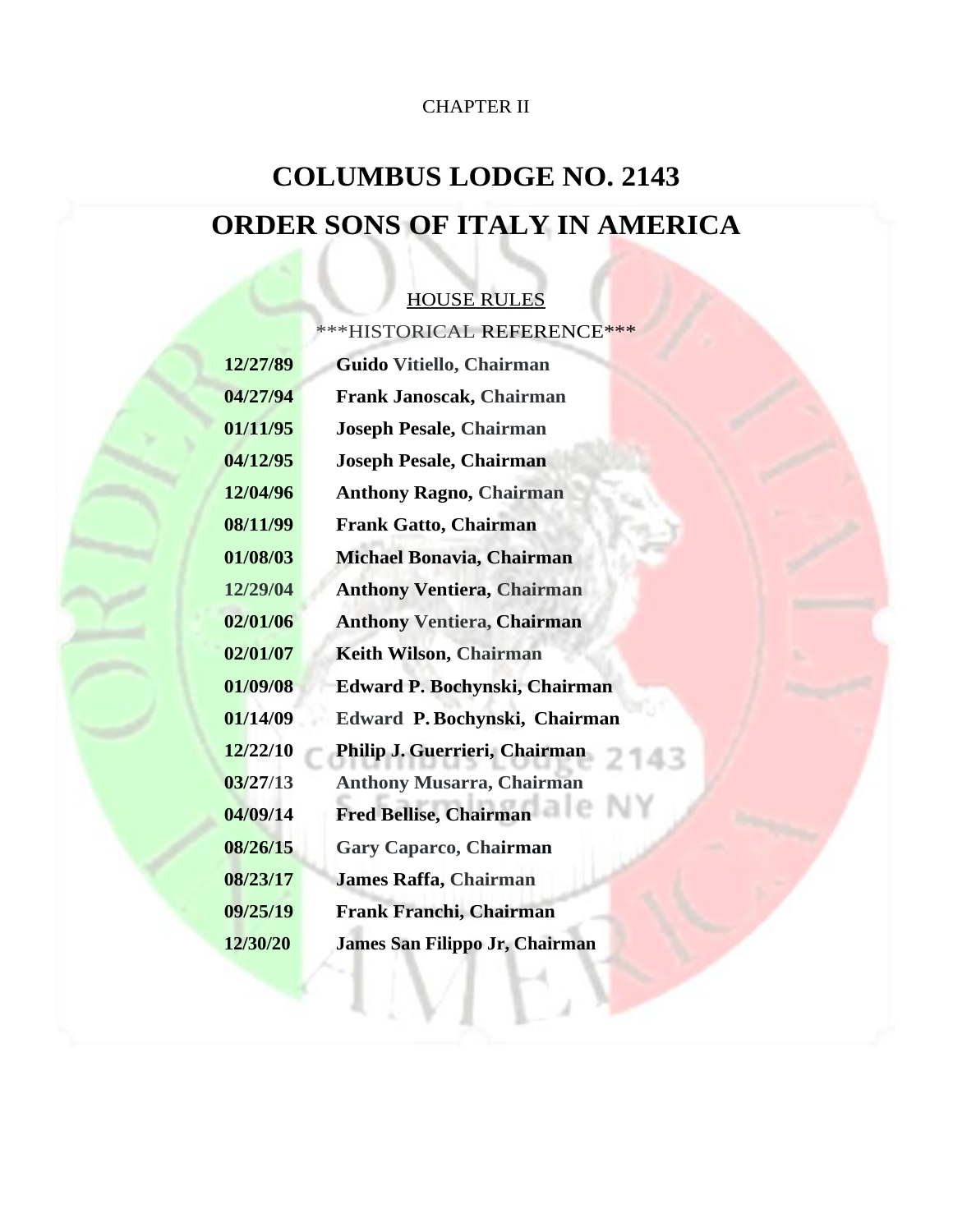# **Table of Contents**

|                                                   | 1                       |
|---------------------------------------------------|-------------------------|
|                                                   | $\mathbf{1}$            |
|                                                   | $1 - 2$                 |
|                                                   | $\mathbf 1$             |
|                                                   | $1 - 2$                 |
|                                                   | $\overline{2}$          |
|                                                   | $\overline{2}$          |
|                                                   | $2 - 3$                 |
|                                                   | $\overline{2}$          |
|                                                   | 3                       |
|                                                   | $3 - 6$                 |
|                                                   | 3                       |
|                                                   | 3                       |
| -Section 3: Duties of the First Vice President    | $\mathbf{3}$            |
| -Section 4: Duties of the Second Vice President   | $3 - 4$                 |
|                                                   | $\overline{\mathbf{4}}$ |
|                                                   | $\overline{\mathbf{4}}$ |
|                                                   | $\overline{\mathbf{4}}$ |
| -Section 8: The Treasurer                         | $\overline{\mathbf{4}}$ |
|                                                   | $4 - 5$                 |
|                                                   | 5                       |
|                                                   | 5                       |
|                                                   | 5                       |
|                                                   | 5                       |
|                                                   | 5                       |
| -Section 15: The Qualifications to run for Office | 6                       |
|                                                   | 6                       |
|                                                   | $6 - 7$                 |
|                                                   | $\overline{7}$          |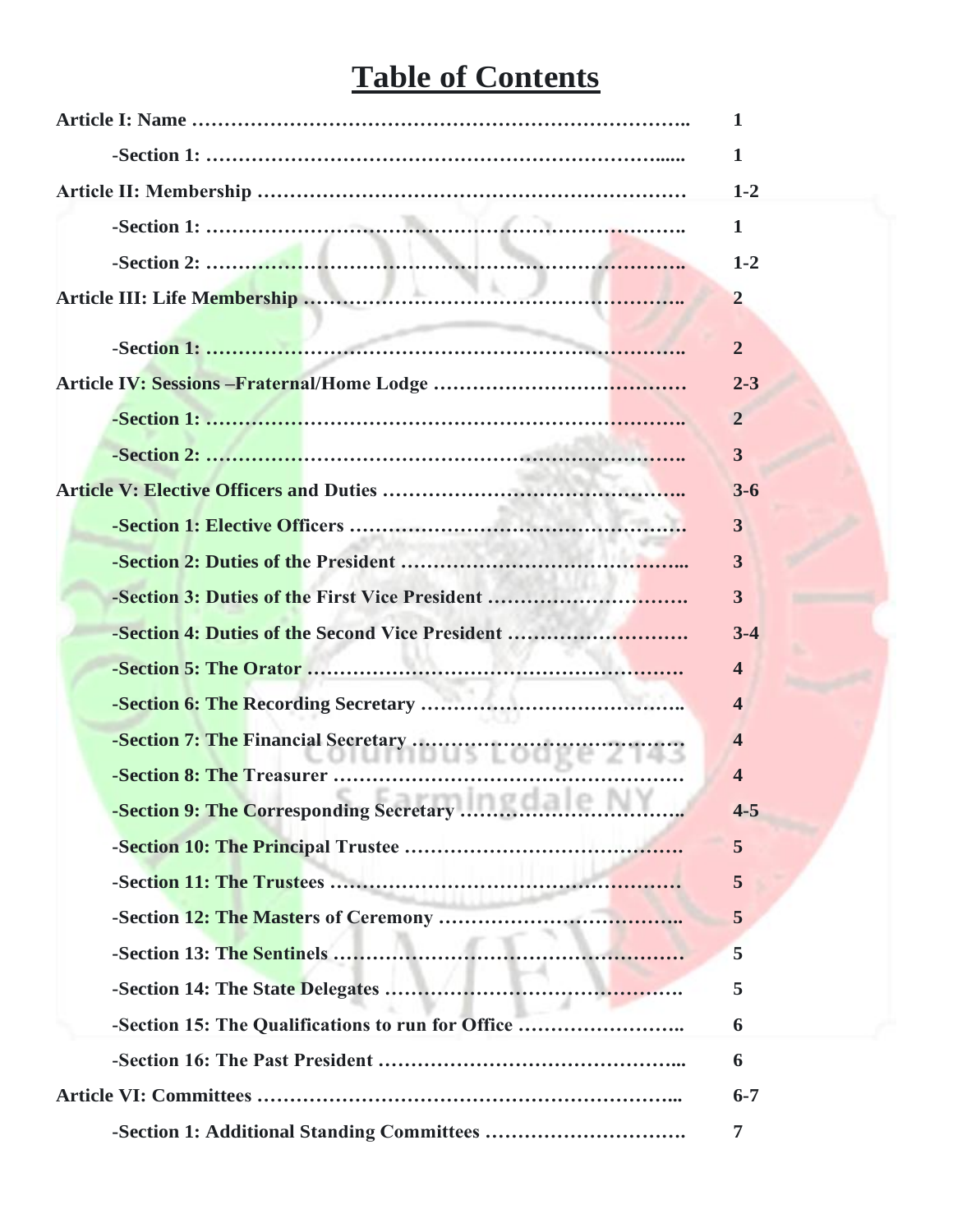| 7                |
|------------------|
| $7 - 8$          |
| 7                |
| 7                |
| $8 - 10$         |
| 8                |
| 8                |
| $8 - 9$          |
| 8                |
| 8                |
| 9                |
| 9                |
| 9                |
| $\boldsymbol{9}$ |
| $\boldsymbol{9}$ |
| <b>10</b>        |
| <b>10</b>        |
| $10 - 11$        |
| 11               |
| 11               |
| 11               |
| $11 - 12$        |
|                  |
| 11               |
| 12               |
| 12               |
| $12 - 13$        |
| $12 - 13$        |
| 13               |
| 13               |
| $13 - 14$        |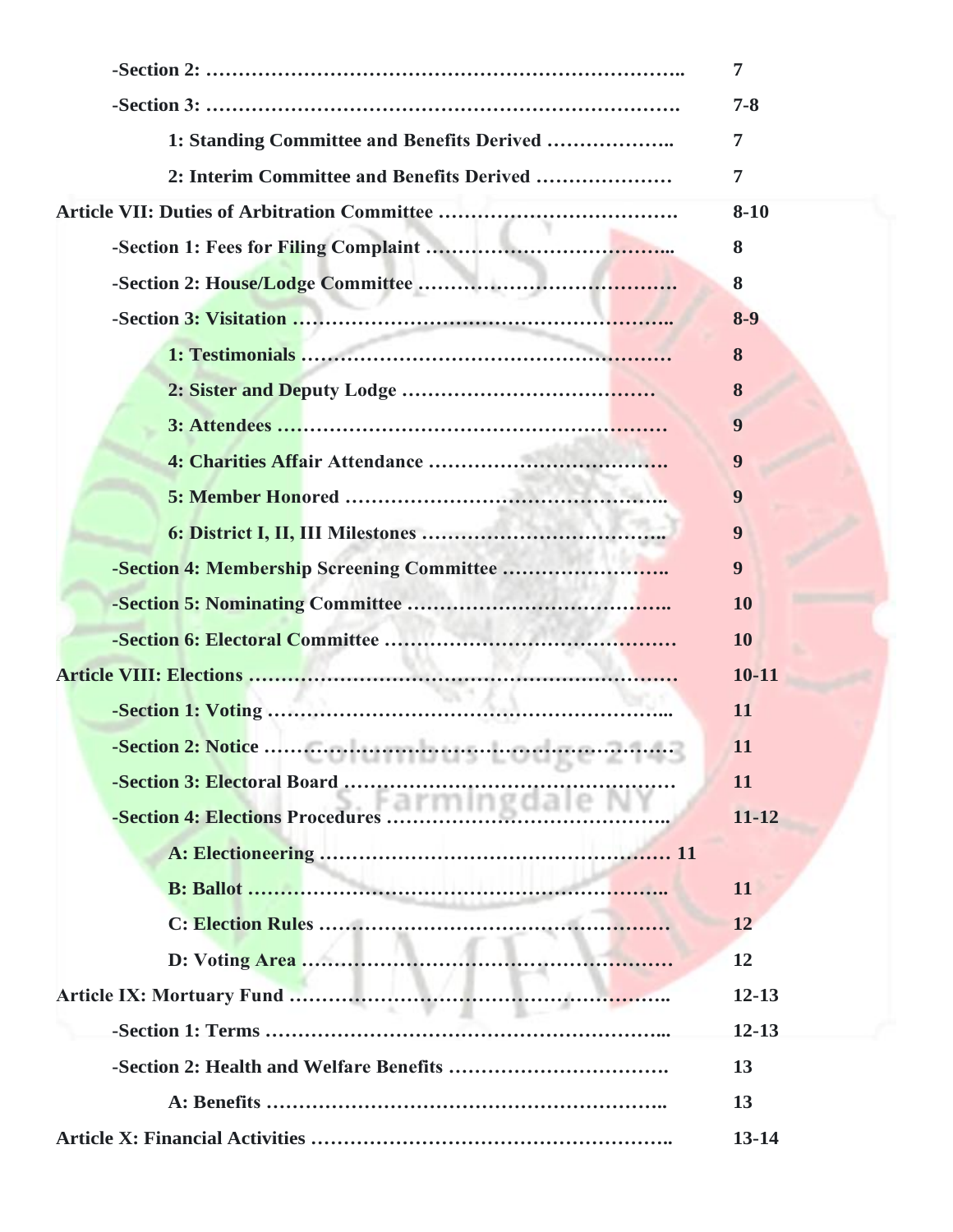|                                                                 | 13    |
|-----------------------------------------------------------------|-------|
|                                                                 |       |
| -Section 3: Participation in Financed Lodge Sponsored Functions | 14    |
|                                                                 | 14-15 |
|                                                                 | 14    |
|                                                                 | 14    |
|                                                                 | 14    |
|                                                                 | 14    |
| -Section 5: Determining Whether a Conflict of Interest Exists   | 14    |
| -Section 6: Procedures for Addressing the Conflict of Interest  | 15    |
| -Section 7: Violation of the Conflict of Interest Policy        | 15    |
|                                                                 | 15    |
|                                                                 | 15    |
|                                                                 | 15    |
|                                                                 | 16    |

All pages have been revised by Committee & Chairman recommendation, Officer recommendation & Membership vote on December 30<sup>th</sup>, 2020

All previous versions of Columbus Lodge House Rules prior to the above date considered void and not in force, whether a conflict arises or not.

Columbus Lodge 2143

S. Farmingdale NY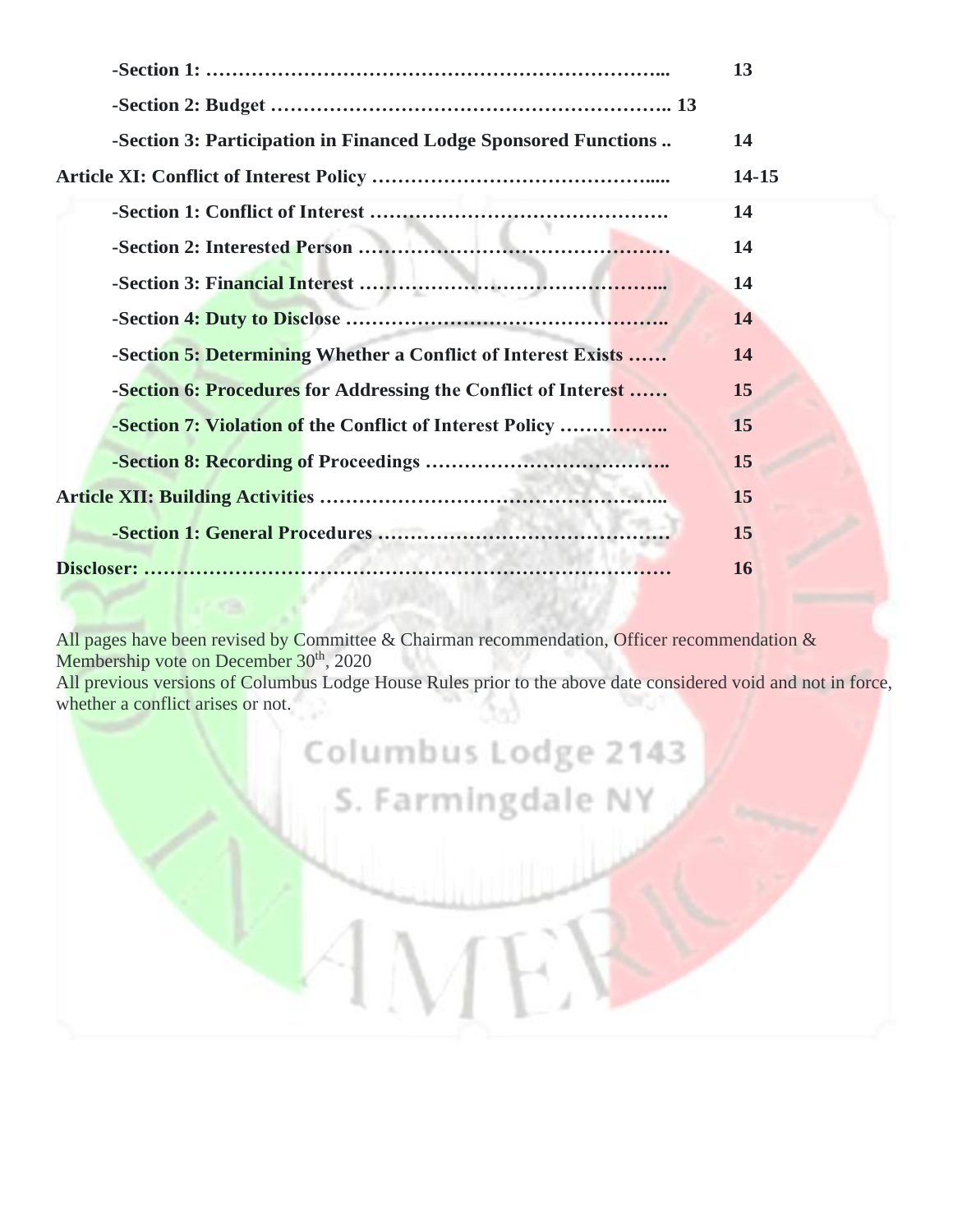#### **ARTICLE I: NAME**

#### **Section 1:**

This lodge, under the Charter granted by the Supreme Council, shall hereinafter be known as **COLUMBUS LODGE NO. 2143, ORDER SONS OF ITALY IN AMERICA.**

#### **ARTICLE II: MEMBERSHIP**

#### **Section 1:**

- a) All applications for membership into this Lodge shall be accompanied by the initiation fee (whatsoever it may be, as promulgated by the Assembly at the time) plus a full year's dues (may be prorated as to time of year).
- b) The Lodge's yearly dues shall be paid in one annual payment by January 1st of the incoming year and will be adjusted each year for increases to the "per capita tax" that is assessed to the Lodge. Members in good standing for 15 consecutive years in Columbus Lodge, and age 65, shall be entitled to a \$15 reduction from the regular dues. Members in good standing for 15 consecutive years in Columbus Lodge and age 75 shall pay no more than the then current "per capita tax" assessed to the Lodge. In all cases these amounts shall be rounded off to the nearest dollar.
- c) Said applications for membership, when received and found to be in order, must be read at a regular session of the Lodge and thereafter the membership committee shall proceed with its tasks of screening and investigating said candidates, placing a special emphasis in carefully examining the character of the applicant and, upon completion of said investigation, to report back to the Assembly with its recommendations. The application for membership is then read again to the Assembly after which said Lodge is ready to proceed to vote on same.
- d) After an applicant is favorably voted upon and the candidate fails to appear for initiation on two consecutive occasions, said applicant shall forfeit his fee and dues to the Lodge, unless said applicant has given proper notice to the President prior to the initiation and is excused by the President.
- e) The Supreme/Grand Lodge General Laws & Judicial Code and the State By- Laws book will be made available to any member at a general meeting upon request for said member's inspection between meetings. The member will sign for the book and return by the next General Meeting. All members have the right to purchase this book at their own expense (Last updated:3-27-13).
- f) Admission to Social Membership will be limited to one member per calendar year (January to December). The total number of Social Members shall not exceed ten (10) members at any time. The selection of a Social Member shall be made from all applications submitted during the calendar year. The selected Social Member will be initiated at the last Initiation Ceremony scheduled for that calendar year.

#### **Section 2:**

- a) An attendance ledger shall be used to keep accurate attendance records of all meetings.
- b) All members Brothers are required to sign in prior to a meeting. Brother's full name and
- c) Lodge Membership Number must appear. A member shall not sign the attendance ledger for another member (Last updated 3-27-2013).
- d) The Attendance Ledger is officially closed at completion of committee reports.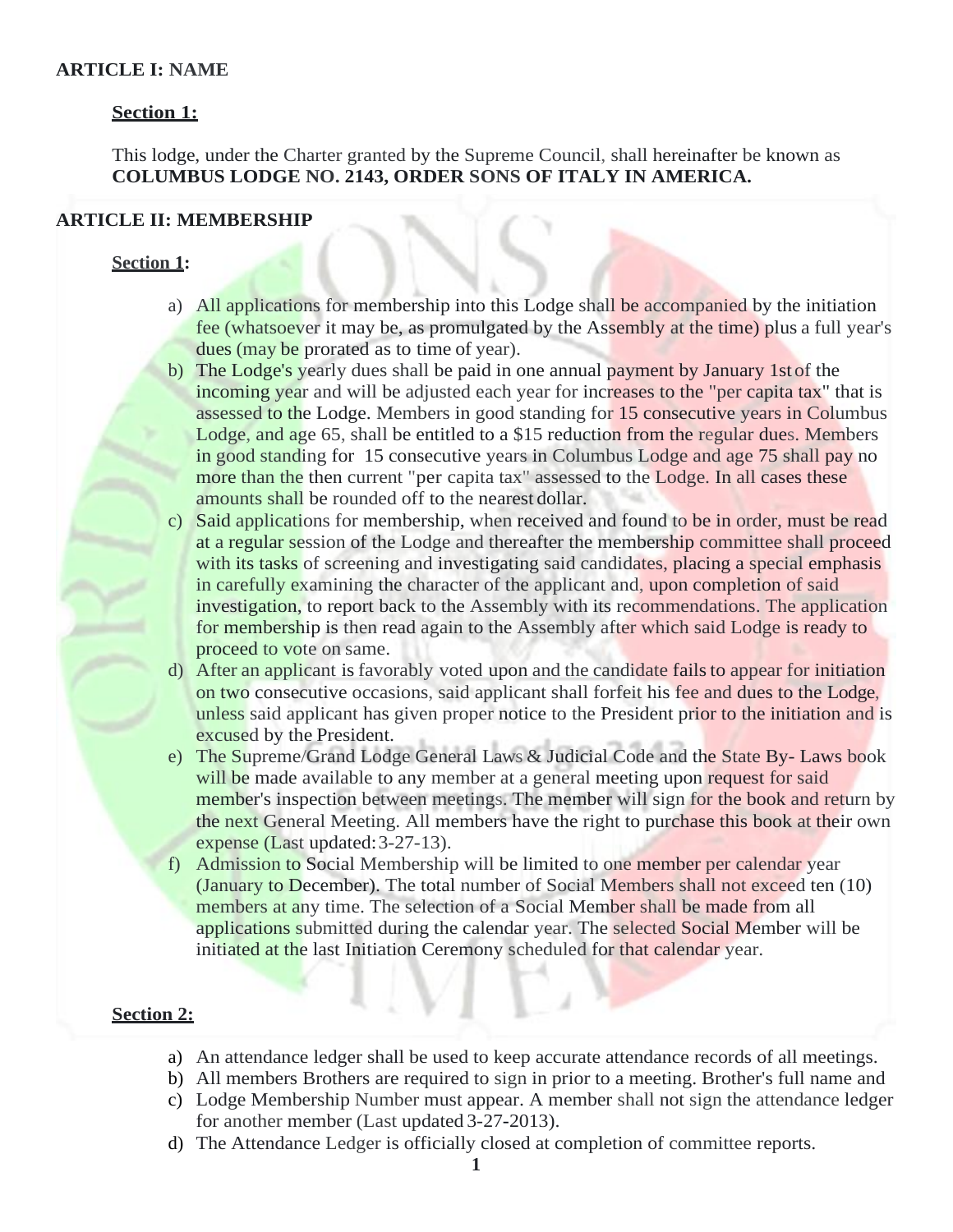- e) The Sentinel will at the time for closing of the Ledger have the President or presiding officer sign the Ledger on the next line after the last Brothers name. The President's signature will include the date and the total number of Brothers in attendance.
- f) The Recording Secretary will include the attendance figure as part of those meetings minutes.
- g) The Ledger is to be kept in the office safe and shall be given to the Sentinel(s) twenty minutes before a meeting.
- h) Any member wishing to view the Ledger must first notify the President and must view the Ledger in the Lodge office in the company of an Officer as assigned by the president.
- i) If a Brother Member is asked by the President to represent the Lodge at an event instead of attending a meeting, the President and/or Presiding Officer shall enter the member's number into the Ledger and will be excused due to being on lodge business.

### **ARTICLE III: LIFE MEMBERSHIP**

#### **Section 1**:

- a) By secret ballot of no less than two thirds affirmative vote of those present at any regular Lodge session, and only after written notice through an official lodge notification for all members, may then elect a member in good standing to honorary life member for extraordinary and distinguished service rendered this Lodge.
- b) This extraordinary and distinguished services rendered to the Lodge by said nominee shall be presented to the Assembly at one of its regular sessions in the form of a written resolution and in compliance with the house rules of this Lodge, and through an official Lodge notification for all members, specifically mentioning the date upon which said resolution will be acted upon, thereby giving every member in good standing an opportunity to be heard on the subject, and thereafter if said resolution is approve, its provisions shall be strictly complied with.
- c) It is the intent of this Lodge that rendering services as an officer or executive member of the Council of this Lodge, or chairman or any of the Lodge distinguished services, as herein above mentioned, with the exception that all current Past Presidents and Presidents leaving office will automatically have conferred on them the title of Life Member with all benefits and honors so derived.
- d) It is the further intent of this Lodge that not more than one nominee receives this honor in any one year and that the membership of this Lodge shall decide and choose the nominee to receive this award.
- e) However, membership will have benefits derived, will be exemption from paying annual dues.
- f) For members not described in Article III Section 1 (c), consideration for lifetime membership will be reviewed and/or proposed by a committee of seven (7) Past Presidents, selected at the discretion of the president, for any given year, effective August 23, 2017

### **ARTICLE IV: SESSIONS-Fraternal/Home Lodge**

#### **Section 1**:

- a) The regular sessions of this Lodge shall be held on the second and fourth Wednesdays of each month throughout the calendar year.
- b) Whenever there is a fifth Wednesday of the month, this shall be reserved for a Columbus Home Lodge meeting.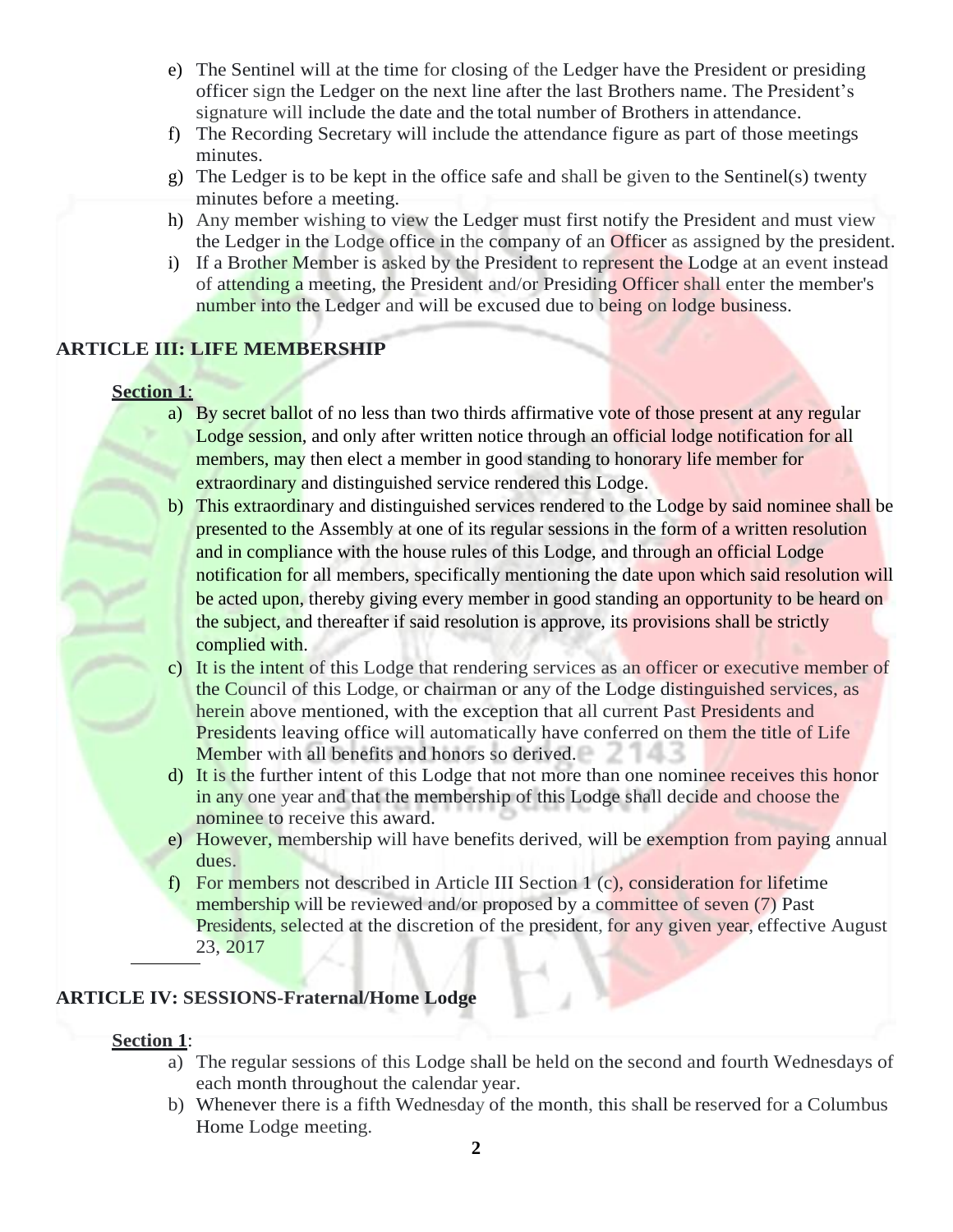## **Section 2**:

a) This Lodge shall meet at its headquarters on the aforestated days and through an official Lodge notification for all members, excepting that in the event an extraordinary or special session is called, the membership shall be notified by mail at least 7 days prior to special meeting.

## **ARTICLE V: ELECTIVE OFFICERS AND DUTIES**

## **Section 1**:

## **The elective officers of the Lodge shall be**:

- a) The President
- b) First Vice President
- c) Second Vice President
- d) The Orator
- e) The Immediate Past President
- f) The Recording Secretary
- g) The Corresponding Secretary
- h) The Financial Secretary
- i) The Treasurer
- j) Nine (9) Trustees
- k) Five (5) Masters of Ceremonies
- l) Two (2) Sentinels

## **Section 2: Duties of the President:**

- a) He signs the minutes of the Assembly and minutes of the Council and all orders of payment, checks, correspondence (He may delegate this duty to any of the four chair officers of the Lodge.) and all documents which invest the responsibility of the lodge.
- b) It shall be the duty of the President to select a principal trustee. The principal trustee must have served as a trustee for a period of two years, during the past six years. In addition, the President shall appoint the Chaplain as well.
- c) Shall convene Chair-Officers meetings on a quarterly basis.

## **Section 3: Duties of the First Vice President:**

- a) Assist the President as directed in approving written correspondence of the Lodge and its committees prior to being mailed and or distributed.
- b) Shall meet with all Committee Chairmen at least on a quarterly basis.
- c) Shall be a member of the House Rules Committee.
- d) Shall be the Columbus Lodge Convention Chairman at the StateConventions.
- e) The First Vice President shall hire a licensed building inspector to inspect the building for any damage and any other items that will require repairs; this will be done during the Month of August. The inspection report will be submitted to the President and the Council and presented to the membership for appropriate action. (Last update by the membership on August 26, 2015).

## **Section 4: Duties of the Second Vice President:**

- a) He shall also be responsible for all tickets to be sold in Lodge affairs and the chairman of the specific committee shall be responsible to the Second Vice President for all tickets received either by paying for said tickets received or by returning said tickets.
- b) He Shall be a member of the House Rules, Orientation and Membership Committees.
- c) Three months prior to the expiration of the current insurance policy, the Second Vice-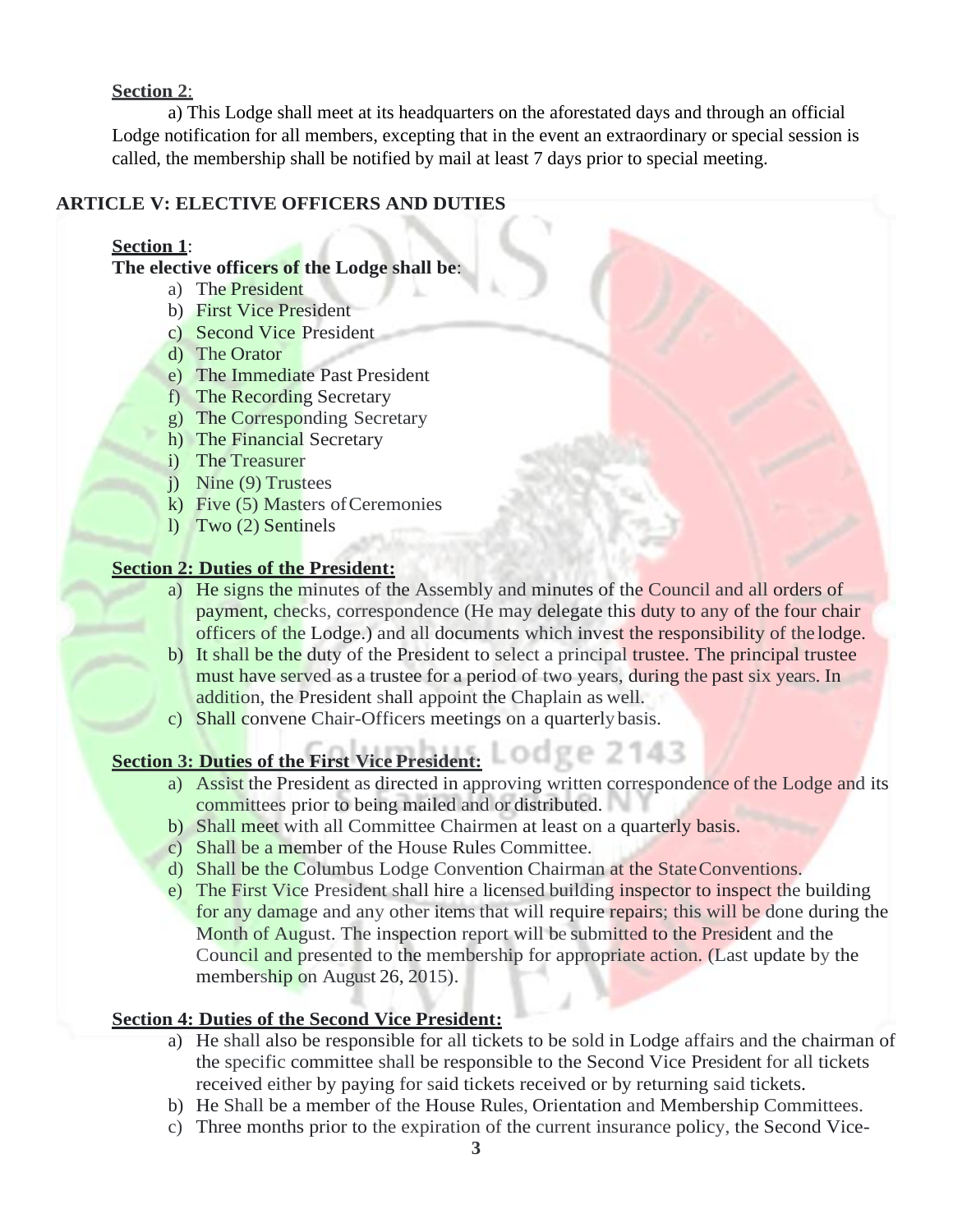President will be responsible to secure a minimum of three (3) bids to cover the cost of insuring the building. The insurance bids received will be submitted to the President and Chair Officers for appropriate action. This process should take place once every three (3) years (Last updated: 8-23- 2013).

- d) Bonding Insurance The bonding insurance as applies to financial officers and other applicable members will be quoted and put out for bid by the Second Vice President. This bonding applies to all checking signatories. The amount of said bond will be determined by the Lodge Council.
- e) He will serve as Local Lodge VisitationChairman.

#### **Section 5: The Orator:**

- a) He shall be charged with the prosecution of any violator or he may appoint any member in good standing in the Lodge to carry out such prosecution before the Committee on Arbitration of theLodge.
- b) Shall be the Chairman of the House Rules Committee.

#### **Section 6: The Recording Secretary:**

a) The Recording Secretary shall inform the Financial Officers of approval of any resolution to expend funds as needed. This House Rule applies to charity,

#### **Section 7: The Financial Secretary:**

- a) To prepare a list of members who are in arrears and in default in the payment of their dues and to give a copy of said list to the Committee on Lapsation.
- b) The Financial Secretary shall be bonded at the expense of the Lodge in an amount to be suggested by the Council and approved by the Assembly. To have all Financial Reports available at each meeting and make them available to the members for their inspection. (Financial Report to include the Balance Sheet, Income Statement, General Ledger, Cash Disbursements Journal & Cash Receipts Journal).

### **Section 8: The Treasurer:**

- a) The treasurer shall be bonded at the expense of the Lodge in an amount to be suggested by the Council and to be approved by the Assembly.
- b) To permanently file all bills paid in behalf of the Lodge.
- c) To render a report of all the monies of the Lodge on hand and in banks at each **regular** session of the Lodge.
- d) Said Treasurer shall render in addition (subject to section (C) above) an annual report to the Lodge and same shall be due at the meeting following the expiration of his term of office.
- e) Said Treasurer shall keep accurate accounts of the Lodge's assets and finances and shall be ready to give and itemized statement of the receipts and disbursements at every session of the Assembly upon request by the membership.
- f) The Treasurer shall be reimbursed for any expenses, which he may incur in conjunction with the performance and discharge of his duties, upon receipt of the Financial Secretary of lawful bills for said expenditures.

### **Section 9: The Corresponding Secretary:**

- a) Will prepare, at Presidents direction, lodge written correspondence
- b) Will have lodge stationary on hand as needed
- c) Will review correspondence with President before mailing as directed by the President.
- d) Will read received correspondence at lodge meetings as directed by the President.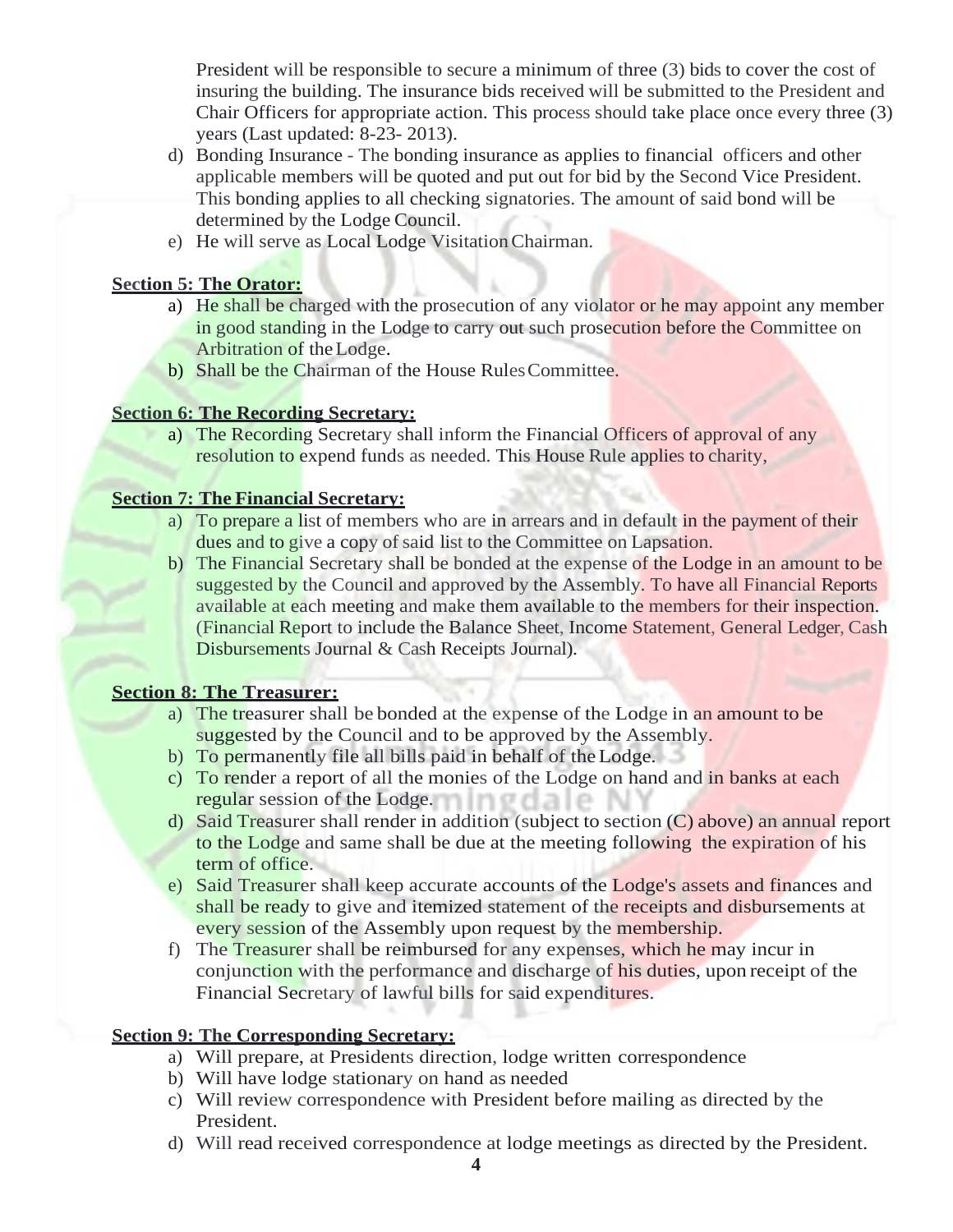- e) Will be responsible for letters and communications being recorded by the recording secretary and maintain a file of outgoing and incoming correspondence.
- f) Will post correspondence as needed on lodge membership bulletin board.
- g) Will perform other duties as directed by the President.

#### **Section 10: The Principal Trustee:**

- a) In addition to assuming all the duties and responsibilities as outlined in Article V, Section 10 The Principal Trustee will also be responsible for the following:
	- 1) The principal trustee will preside over the monthly trustee meetings and set a specific agenda to be followed at each meeting.
	- 2) He will ensure that the trustees examine, evaluate and supervise the financial affairs of the lodge. This will include annual/year to date comparisons of recurrent income/expenditure statements and reports to monitor the financial progress of the Lodge (Last updated: 3-27-2013).
	- 3) The principal trustee will report his evaluations monthly to the membership.

## **Section 11: The Trustees:**

- a) The Trustees of the Lodge shall meet monthly to discuss the financial affairs of the Lodge.
- b) On a monthly basis examine, review & verify the General Accounting Records of the Lodge as kept by the Financial Secretary and Treasurer of the Lodge.
- c) To examine, review & verify the Monthly reports submitted to said Trustees by the Financial Secretary and to have at least four of said Trustees certify as to its correctness by affixing their signatures thereon in addition to that of the Financial Secretary.

#### **Section 12: The Masters of Ceremony:**

- a) The Master of Ceremonies will be present at least twenty minutes prior to all Lodge functions to ensure that the function is properly facilitated.
- b) A Master of Ceremony will assume the duties of the Sentinel should he not be in attendance.

### **Section 13: The Sentinels:**

a) To be present at least twenty minutes prior to the General Meeting to supervise the signing in on the Attendance Ledger. Furthermore, they are charged with the care and security of the Attendance Ledger. Sentinels will sell and distribute all lodge general meetings' 50:50 raffles tickets and keep proper accountability for any interested member to view (Last updated: 3-27- 2013).

### **Section 14: The State Delegates:**

- a) The lodge will pay for two delegates to a room. If the delegates wish to have a single room, they must assume the additional expenses. The term 'Delegates' to include Bene Emeritus.
- b) Any delegate that plans to leave the State Convention prior to its scheduled conclusion must obtain the approval of the President, in sufficient time prior to the starting date of the Convention. This shall not apply to emergency situations.
- c) Any delegate not providing enough time prior to the start of the convention, as determined by the Convention Chairman, a review of the facts and circumstances will be made to determine if penalties should be imposed. Penalties may include nonreimbursement and/or will not be considered for delegation for the next two years.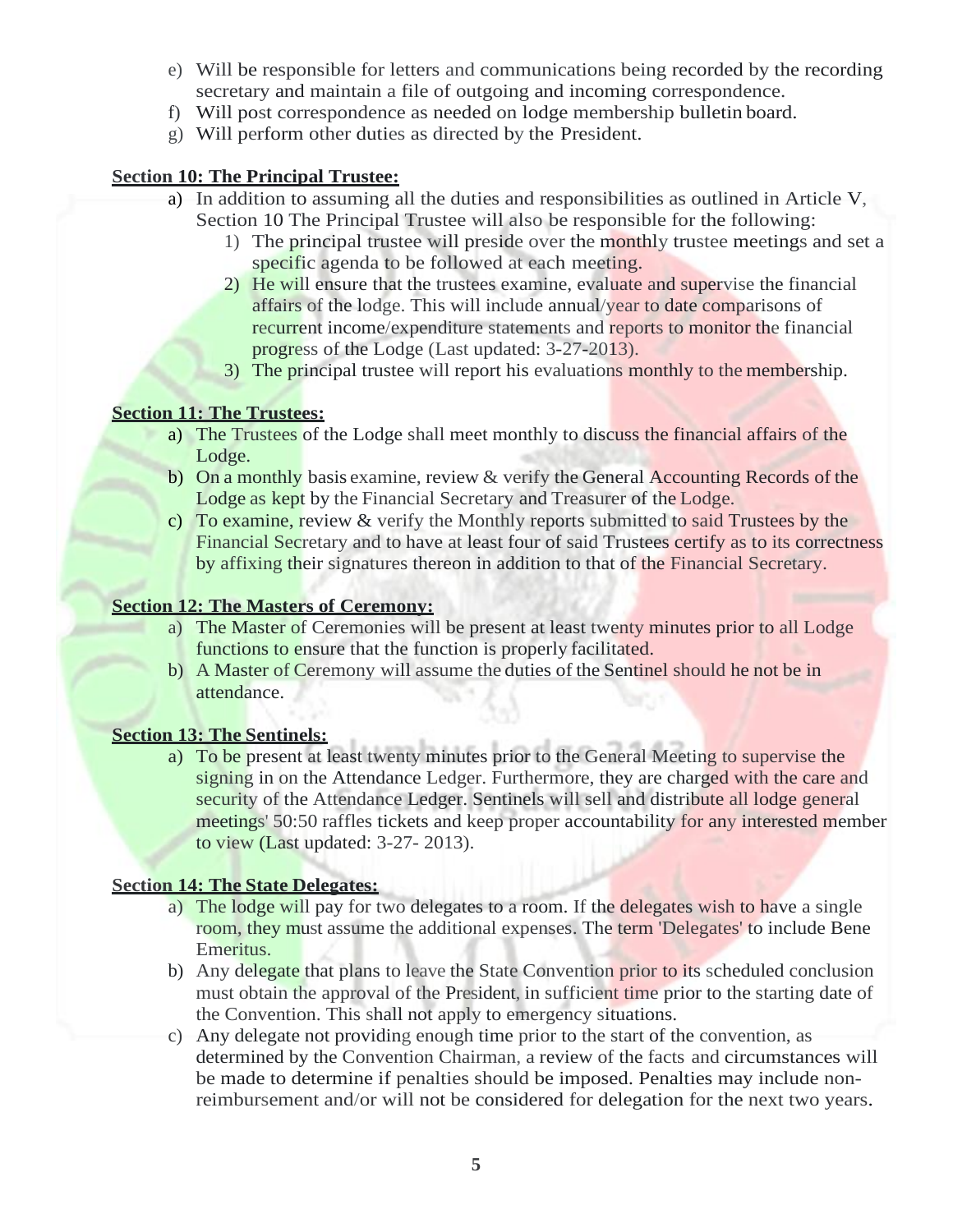## **Section 15: The Qualifications to run for Office:**

- a) Must be dues paid member in good standing for at least one year
- b) Must have attended 50% of all general meetings in the one-year period prior to being appointed to the committee
- c) After 90 days of initiation a member has the right to vote in an election of lodge officers and state delegates
- d) Any member seeking office in the lodge shall attend no less than 6 separate monthly general meetings. Be a member in good standing for a minimum of at least (1) year and have been a member of a standing committee for a minimum period of at least one-year immediately prior to being nominated for office as verified by the attendance ledger.

### **Running for the Office of President:**

## *To be eligible to run for office of President the following requirements are necessary:*

- a) Must have served as a chair officer of Columbus Lodge for at least one term
- b) Must have attended 75% of all general meetings in the one-year period prior to be nominated for office

\*\*\* Section 15 part A & B were approved by the State Recording Secretary Nancy Quinn and seconded by Past Grand Venerable Joseph Fay on April 10<sup>th</sup>, 1999. \*\*\*

### **Section 16: The Past President:**

a) Past Venerable/President are allowed to attend Council meetings. They will have the privilege of voting at council meetings. However, if they miss 3 consecutive regular and/or council meetings without justifiable cause, they lose their voting rights in the current administration.

## **ARTICLE VI: COMMITTEES**

## **Section 1:**

## **The following shall be additional Standing Committees of the Lodge:**

- a) Health, Welfare & Mortuary Committee
- b) Membership Committee
- c) House Committee Farming date
- d) Feast and Festival
- e) Lapsation/Retention Committee
- f) Public Relations Committee
- g) Commission for Social Justice Committee
- h) Parades Committee
- i) Visitation Committee
- j) Kitchen Committee
- k) Entertainment ProgramCommittee
- l) Lodge Newspaper Committee (Navigator)
- m) Budget
- n) Scholarship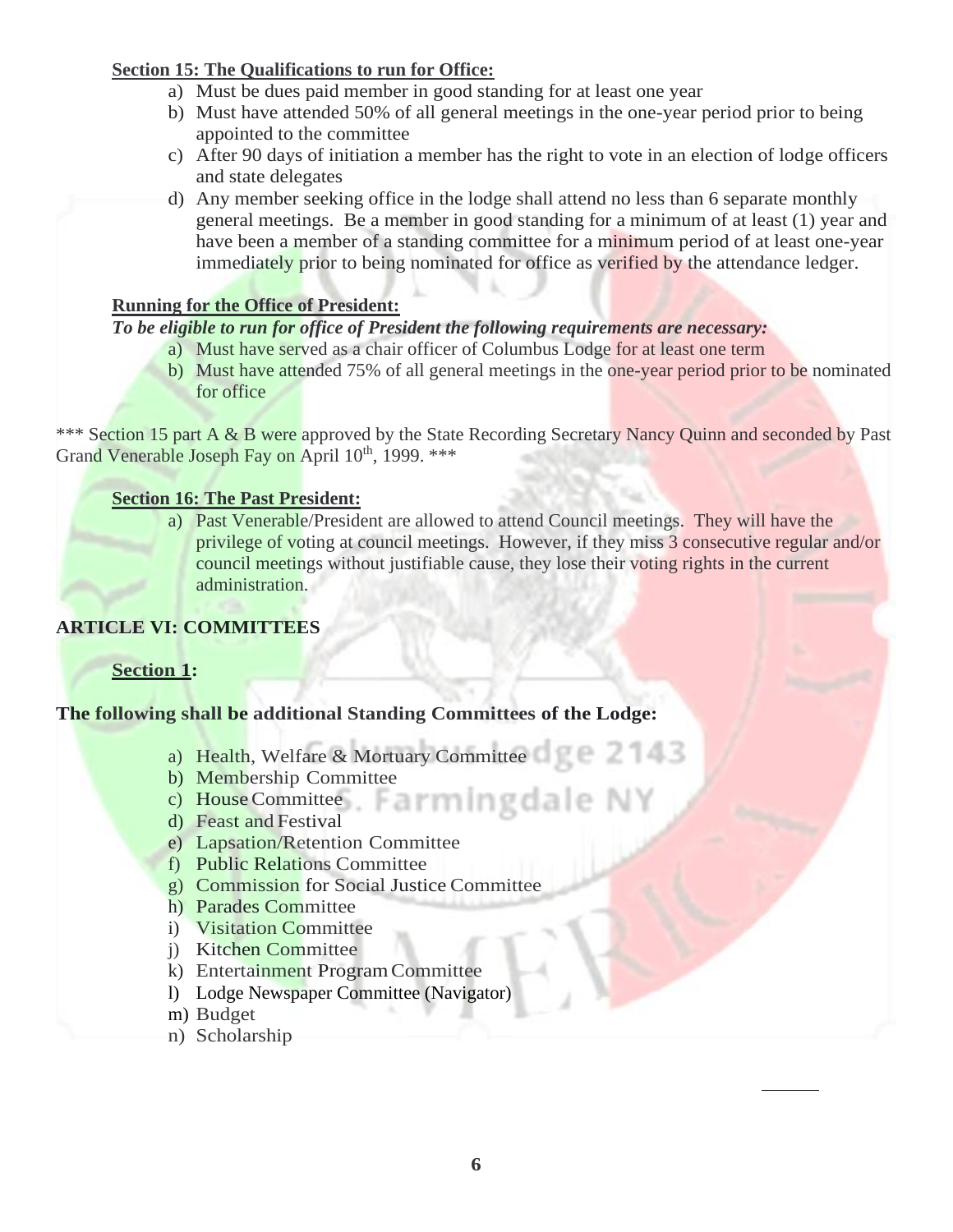## **Section 2:**

- a) All Committee Chairmen or designees must attend the April Officers Meeting and at that time submit a report listing the planned activities and membersof that committee.
- b) All Chairmen must advise the President in advance of an event, outlining the proposed expenditures and ticket price/sales.
- c) A full detailed report including all financial material must be submitted to the President & Principal Trustee then to the Council within Thirty (30) days after the event. And then to the General Membership.
- d) In order to pailicipate in any Lodge sponsored function, priority up to a specified cutoff date must be given to members over non-members. Under no circumstance will non-members be subsidized by the Lodge.

#### **Section 3:**

a) There are two types of working committees from which are derived various benefits for the volunteers working on said committees.

### **1. STANDING COMMITTEE**

- i) A standing committee is one, which will be in existence for as long as there is a need.
- ii) The Council of the Lodge will approve the standing committee.
- iii) It will serve a useful function in the day-to-day operation of the Lodge.
- iv) It will be chaired by a Chairman and an assistant or Co-Chairman.
- v) Chairman will be responsible for keeping accurate accounts of money spent and earned; hours worked by volunteers; reporting to the President, the Council of the Lodge, as well as the General Body of theLodge.
- vi) As many volunteers as the Chairmen deem it necessary to accomplish the purpose of the committee will man the committee.

### **BENEFITS DERIVED**

- i) Invited to the Committeemen Dance.
- ii) Invited to any approved function in appreciation for time and effort expended on a committee.

## **2. INTERIM COMMITTEE**

- i) An Interim Committee is one, which may be appointed by the President (or his proxy) to perform a **one-time** project to research, document and report findings to the President.
- ii) An Interim Committee does not require approval of the Council of the Lodge since its findings will be reported back to the President and then presented to the Council of the Lodge for action.
- iii) The committee should be comprised of a Chairman and an **even**number of committee members.
- iv) An Interim Committee **is not** empowered to spend money.

### **BENEFITS DERIVED**

i) Invited to the yearly committeemen dance **at the Presidents discretion.**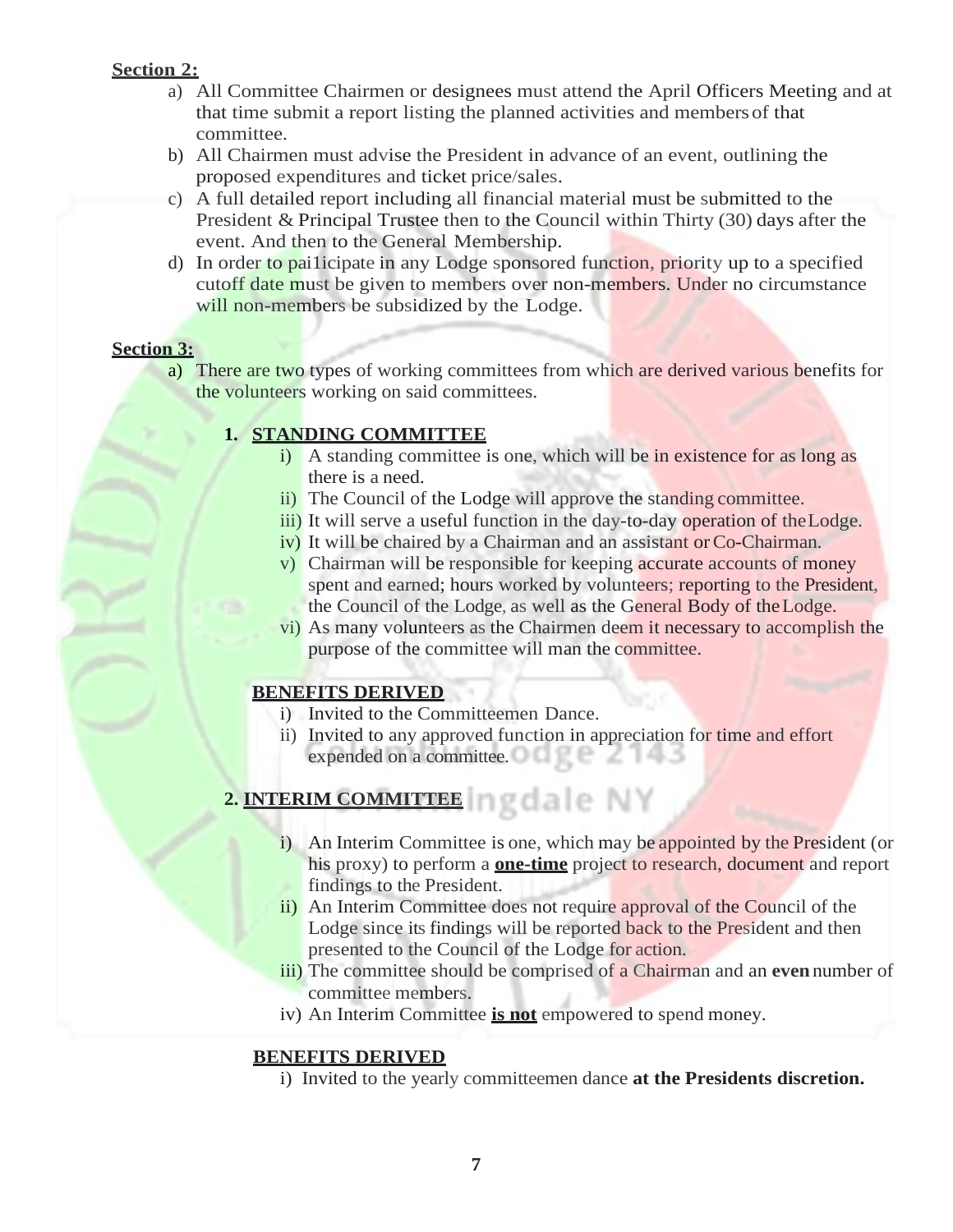## **ARTICLE VII: DUTIES OF ARBITRATION COMMITTEE**

#### **Section 1: Fees for Filing Complaint**

- a) A **\$25.00** fee must accompany the complaint payable to the Lodge where the complaint is filed by a member and **\$100.00** if filed with the State Committee on Arbitration. The fees are not refundable after being paid, under any circumstances, nor regardless of the outcome of the case. The committee, however, does have the right to assess said costs to the party against whom the case is determined.
- b) Failure on the part of the member to pay said costs within the time prescribed by the Order to the committee shall subject said member to expulsion from the Order and he shall forfeit all dues paid to the Lodge for that year.

#### **Appeals:**

a) The member shall have a right to appeal to the State Committee on Arbitration within ten days after notification, in writing, is sent to him at his last known address.

### **Section 2: House/Lodge Committee**

- a) It shall be primarily responsible for the proper maintenance, control and operation of the Lodge Building and shall promulgate rules and regulations regarding the operations and control of our Lodge Headquarters, including each and every department thereof to wit: the operation of the bar, setting of prices for food and liquor; the kitchen; and each and every section of the building, including the parking spaces and all surrounding outside property pertaining to our Lodge quarters, which rules shall be submitted to the Council for approval.
- b) The duties of all other committees seem to be inherent by their titles.

## **Section 3: Visitation**

a) Members going on a visitation sponsored by the Lodge will assume their own travel and incidental expenses. Shared tickets must be paid to the visitation chairman by the established cut-off date. If a member is not representing Columbus Lodge #2143 at an outside function, he is not permitted to share in the tickets allotted by the lodge. This updated policy was updated and approved by the membership 8-26-2015. olumbus Lodge 2143

## **1. Testimonials**

i.) Columbus Lodge to pay for two tickets for the President and guest only if said Lodge attended Columbus Lodge Testimonial. Columbus Lodge to pay for one extra ticket if other Lodge sent four (4) or more guests to the Columbus Lodge testimonial. Columbus Lodge to pay a maximum of \$270 for any single visitation which includes the President and guest. Note: Visiting State or National officials who receive a stipend form the State or free tickets to attend a Columbus Lodge event will be excluded from their respective Lodge count for purposes of reciprocation. The following updated policy was approved by the membership on 3-27-2013.

### **2. Sister Lodge and Deputy Lodge**

i.) This refers to the Ann Bambino Lodge, considered a sister lodge, the Columbus Lodge will pay for two (2) tickets for the President and guest plus extra tickets with Columbus Lodge paying a maximum of \$400.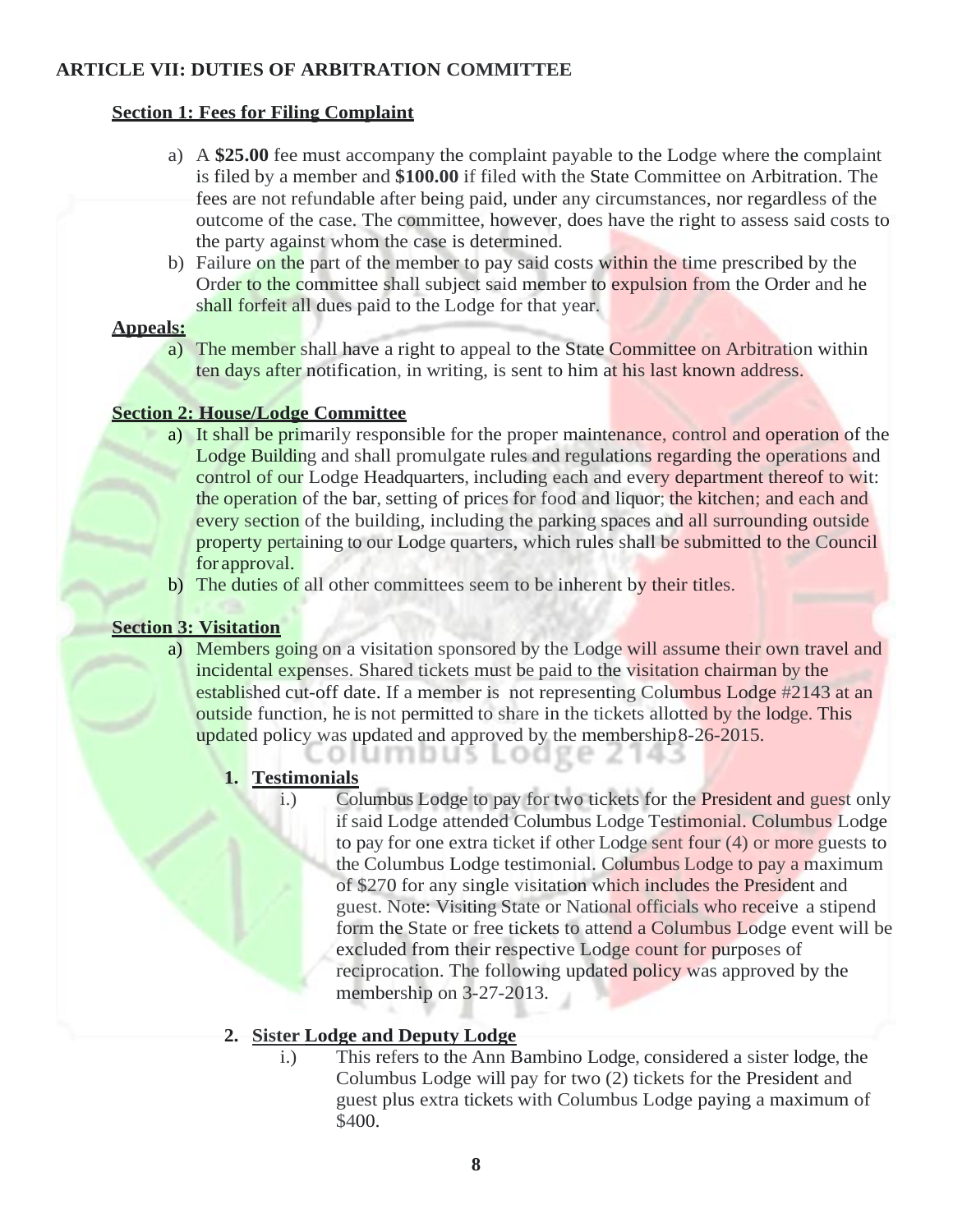## **3. Attendees**

i.) If the President and guest cannot attend a visitation, the President must ask the First Vice President, Second Vice President, Immediate Past President and Orator to attend in that succession. If they cannot attend, the President and Visitation Chairman will solicit from the Lodge membership a representative.

## **4. Charities Affair Attendance**

- i.) **Grand Lodge Charity Ball**
	- 1. The Lodge will pay for two tickets, plus one additional ticket to be shared by the membership.
- ii.) **Golden Lion Dinner Dance**
	- 1. Lodge to pay for two tickets for the President and a guest only.

## iii.)**Breakfast, Dine-Around, and Other OSIA Charity Events**

1. The Lodge shall purchase two (2) tickets for the President and guest plus two (2) extra tickets. (Exception: For ACIM breakfast the Lodge will purchase up to five (5) tickets) to be shared by its members.

### iv.)**Little Italy Day**

- 1. The Lodge shall pay for two (2) tickets for the President and guest.
- v.) **Other Charities where a table is included as a part of a donation**
	- 1. The Lodge is to expend up to  $$1,000$  in a calendar year with a maximum of \$500 for one table at each affair.

## **5. Member Honored**

i.) In instances where a member of Columbus Lodge #2143 is being honored by another filial (or local lodge) or by the NYS Grand Lodge, the Columbus Lodge will pay up to 4 tickets, (2 tickets for the president and his guest and 2 tickets to be shared by the membership); current maximum limits shale be waived; And not to be repeated in the same calendar year for the same member as approved by the membership on 9/25/2019.

## **6. District I, II or III Milestones**

i.) Columbus Lodge will pay for two tickets for the president and a guest plus an extra ticket to be shared by the membership (not to exceed \$300), when a filial (or local) lodge in District I, District II, or District III reaches a milestone of 25, 50, 75, 100, 125 years.

**\*\*\***All expenditures must be brought to the attention of the officers and members for approval prior to the event, with the visitation chairman reporting the appropriate amounts and numbers.\*\*\*

## **Section 4: Membership Screening Committee:**

- a) The Membership Screening Committee shall consist of (5) members: A Chairman, (2) members appointed by the President, the 2<sup>nd</sup> Vice President and the Orientation Chairman.
- b) If two of the above positions are held by one person the principal trustee will be selected to be the 5<sup>th</sup> member of the committee.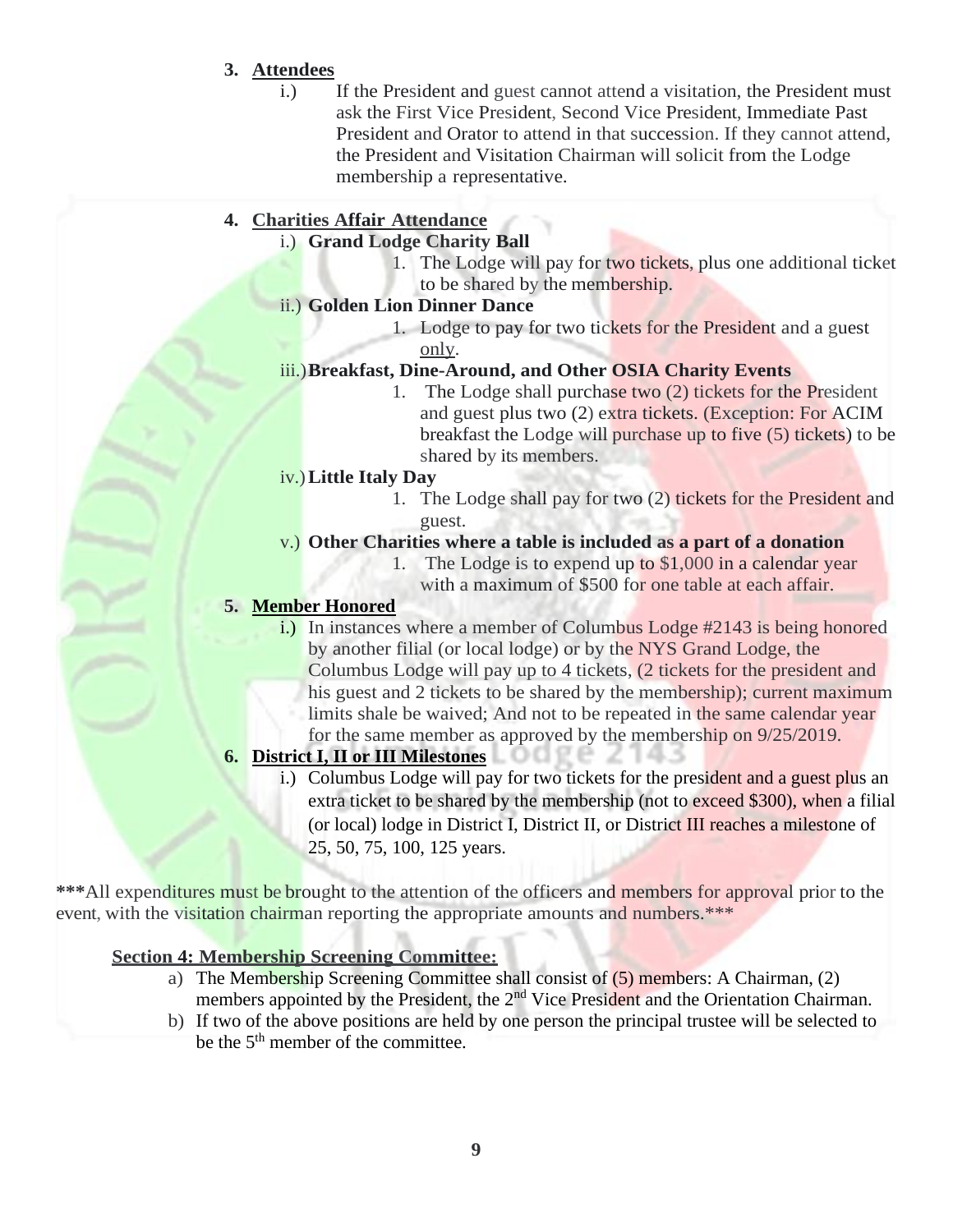## **Section 5: Nominating Committee:**

- a) The Nominating Committee must explain the duties and responsibilities of council positions, including that of the position of Delegate to the State Convention, to any member seeking such office(s). Candidate must sign an acknowledgement of being so informed of his duties and responsibilities.
- b) The Chairman of the Nominating Committee will post the duties and responsibilities for all elected positions, including State Delegate, for review by prospective candidates (bulletin board by kitchen window). This shall be done in sufficient time prior to the Committee's first meeting, and shall be posted in a conspicuous location within the confines of the Lodge building.
- c) Qualifications for the Nominating Committee
	- i.) Must be dues paid member in good standing for at least one year
	- ii.) Must have attended 50% of all general meetings in the one-year period prior to being appointed to the committee
	- iii.) No Nomination Committee chairman can serve consecutive years
	- iv.) President selects and appoints all committee chairman
- d) Resignation from the Nominating Committee
	- i.) Any Brother accepting membership to the Nominating Committee and having participated in one meeting in which interviews and/or discussion regarding possible candidates were held will not be permitted to resign from the committee for the purpose of seeking nomination for office. The only acceptable exception would be if one approaches the committee and expresses interest in one of the elective positions. This does not prevent the member from seeking nomination from the floor.
- e) Notice of nominating committee meetings shall be posted on the bulletin board and published by an official written communication
- f) *Committee Recommends Approval*

\*\*\* Section 5 part C,D,E,F were approved by the State Recording Secretary Nancy Quinn and seconded by Past Grand Venerable Joseph Fay on April 10<sup>th</sup>, 1999. \*\*\*

### **Section 6: Electoral Committee:**

- a) The Electoral Committee will review all articles submitted as per Article: VIII, Section 4 (Electioneering), sub. 3, by candidates for Chair positions for publication in the Navigator, to assure that the contents of such articles conform to the ideals of the Order.
- b) Any member having served on the nominating committee are excluded from serving on the electoral committee within the same fraternal year.

## **ARTICLE VIII: ELECTIONS**

### **Section 1:**

a) Voting in general elections shall be by written or printed ballot **or voting machines** if **necessary,** for all officers enumerated in Article V of these laws and said elections shall be held during the month of **February.** However, should said candidates are unopposed then, of course, there would be no need for a written ballot **and or voting machines** if **necessary.** In the further event that only one office is being contested, then the printed ballot shall be used; the Assembly, of course, may for the sake of expedience, adopt any other method in said case where only one office is being contested, as it may see fit under the circumstances.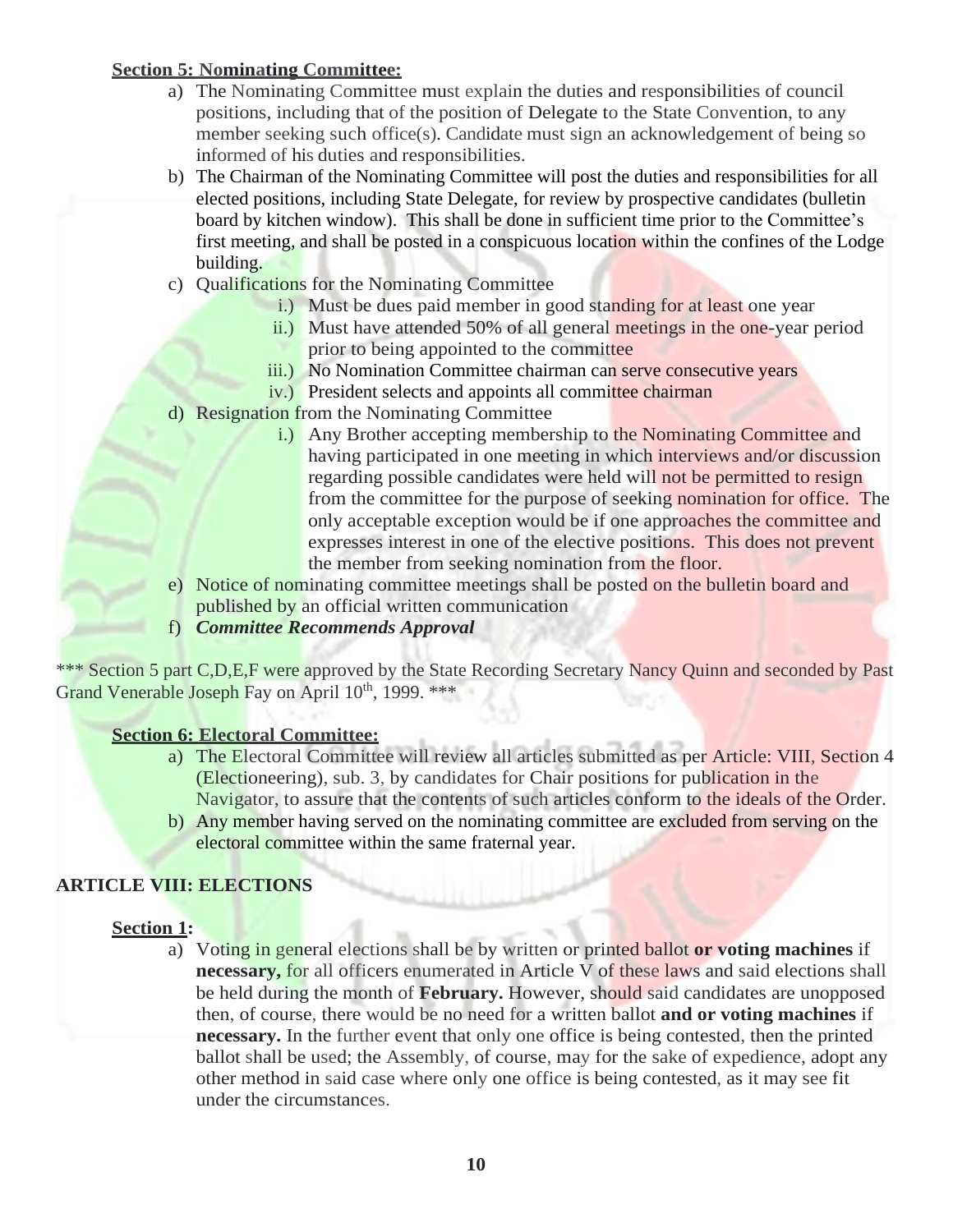## **Section 2:**

a) Notice of said general election must be given to the entire membership in writing or through official communications at least five days prior to said election.

## **Section 3:**

- a) The Election shall be conducted and supervised by the Electoral Board which shall consist of a Chairman and at least four members, who must be members for at least one year and in good standing. The President and or presiding officer of the assembly shall appoint this committee, at least one month prior to the election. In addition to the a-forestated, the Electoral Board shall be responsible to perform the following duties:
	- i.) Distribute ballots if used only to duly qualified members present.
	- ii.) Count the votes, excluding those ballots that are unmarked and segregate those that in the opinion of the Board may be void or contestable.
	- iii.) Detect and declare void ballots, which bear special marks.
	- iv.) Declare void ballots that reveal the voter's identity.
	- v.) Count the votes cast for each candidate.
	- vi.) Announce the results of theElection(s).
	- vii.) Keep all ballots or printed results from a voting machine in a sealed envelope for thirty days after said election(s) and then destroy said ballots or printed results.

### **Section 4: Elections Procedures:**

#### a) **Electioneering:**

- i.) The Placement of Flyers, posters and alike are forbidden to be placed in or on the building.
- ii.) The distribution of handouts is permitted, provided that it takes place at least 20 feet from the stairs leading to the building. The candidate is responsible for any litter that may occur.
- iii.) Candidates seeking a contested Chair position (President, 1<sup>st</sup> Vice President, 2<sup>nd</sup> Vice President, and Orator) will be allowed a quarter page article (equal space) in the Election Issue of the Navigator or official lodge written correspondence. Articles are to contain material solely to promote their candidacy to the Chair position sought. All Articles must be submitted to the Chairman of the Electoral Board for review as per guidelines of the Article VII: Section 5.
- iv.) At the first general meeting of the month of February, ONLY candidates running for a chair position will be allotted three (3) minutes to address the membership.

#### b) **Ballot:**

- i.) The order of placement of the electoral ballot shall be in the order of the nominating committee's report followed by the names of those nominated from the floor. **The Electoral Board shall meet with the candidates nominated from the floor or their designee, to draw for position on the ballot.** All candidates who were recommended by the Nominating Committee will have 'NC' affixed to their name. Ballots not used are to be destroyed.
- ii.) Used Ballots are to be kept as out-line in By-Laws/House Rules.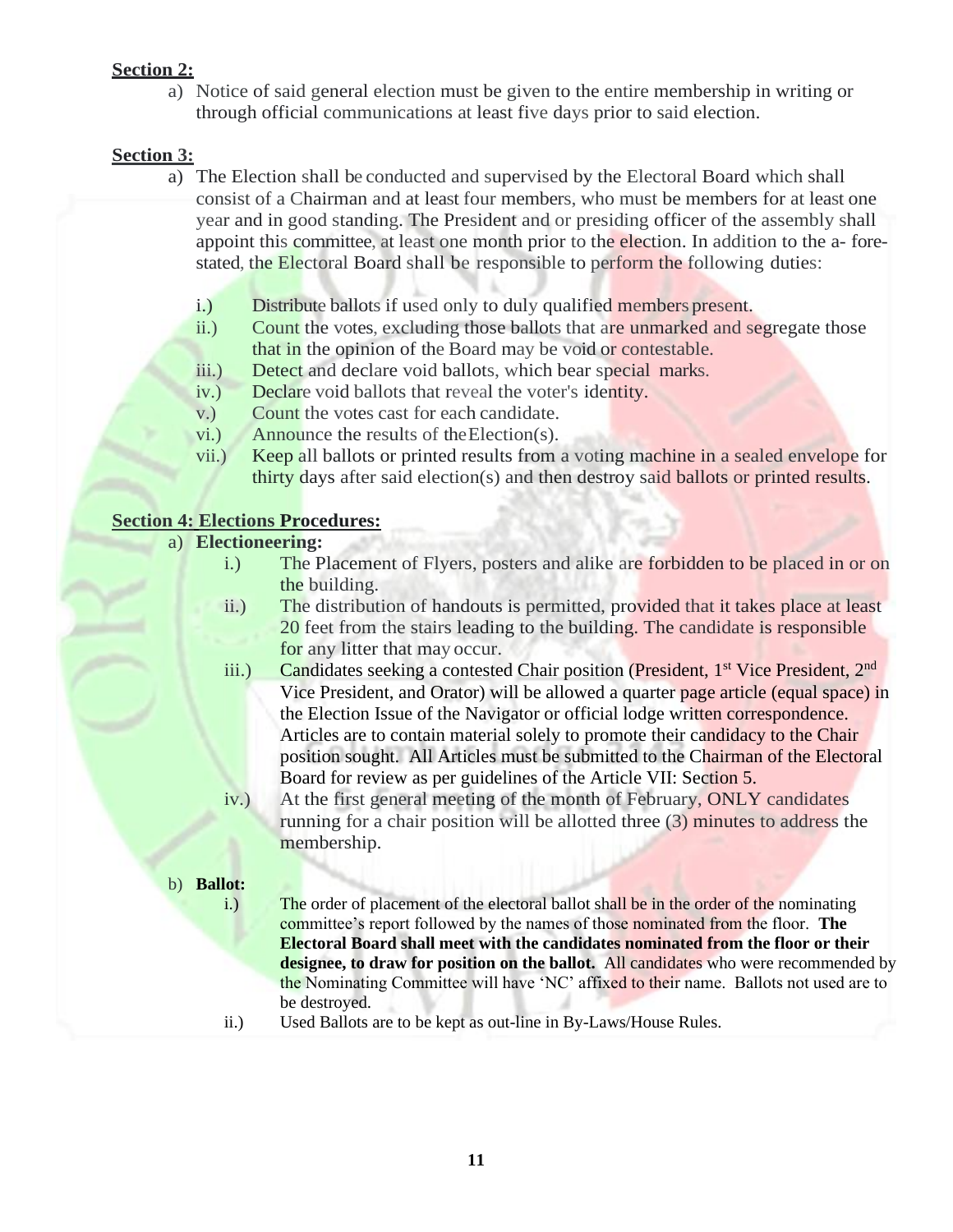#### c) **Elections Rules:**

- i.) General Elections for Officers, Delegates and Committee of Arbitration shall take place at the second general meeting of the month of February. Voter registration will begin at 6:30pm end at 9PM.
- ii.) Special Elections shall take place as outline in the By-Laws/House Rules. Voting will be by secret ballot. Names of the candidates will be place on the ballot by draw.
- iii.) At the opening of the Election each candidate will be introduced by the President or designee according to position on the ballot.

#### d) **Voting Area:**

- i.) An area will be marked off for the exclusive use of the Electoral Board. If at any time non-electoral personnel is found in the area they will be escortedby the Master of Ceremonies from the Hall and their voting will not be permitted.
- ii.) A designate area will be established for voting. This area must be separated from the general assembly by at least five feet.

## **Section 5: Declared Election Results:**

- a) All candidates will be declared by a majority vote.
- b) In the event of a tie vote, the candidate having seniority based on continuous membership shall be declared the winner. There shall be no cumulative voting.

### **Section 6: Electronic Voting:**

a) In the event that the general election is affected by unforeseen or unexpected circumstances (i.e. but not limited to, extreme inclement weather, pandemic, government restrictions or regulations) the President can authorize the use of an online voting system. All other election and voting rules still apply.

### **Section 7: Mailings:**

- a) Any candidate that wants to do a private mailing or electronic/digital mailing has to be approved by the President.
- b) If a violation of the President's ruling is made, such candidate may face disqualification.

## **ARTICLE IX: MORTUARY FUND**

(Established September 1987)

### **Section 1:**

- a) The fund shall be reviewed every two (2) years to determine its status. The President, Chairman and financial officers shall review the fund.
- b) By a Vote of the membership the fund may be continued as is, increased, decreased or te1minated if monetary constraintsexist.
- c) Description of Mortuary Fund last updated on August 26, 2015 for members:

| i. Less than 1 year                | <b>Bible Only</b>  |
|------------------------------------|--------------------|
| ii. 1 year +1 day to 5 years       | \$150 plus bible   |
| iii. $5$ years + 1 day to 10 years | \$175 plus a bible |
| iv. 10 years $+1$ day to 15 years  | \$200 plus a bible |
| v. 15 years $+1$ day to whenever   | \$250 plus a bible |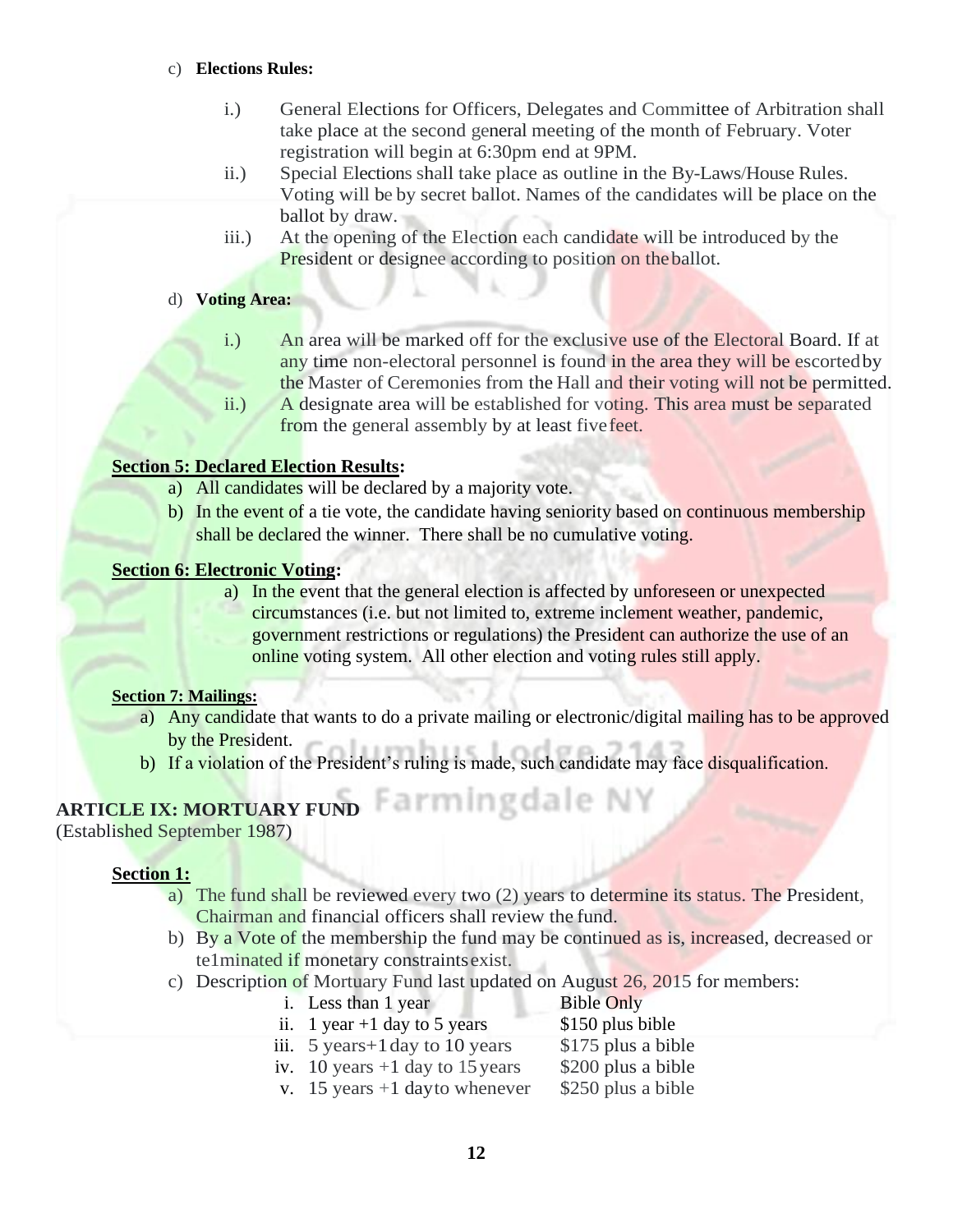- d) Description of Mortuary Fund as voted upon on March 27, 2013 and repealed August 26, 2015:
	- i.) Less than 1 year Bible Only ii.) 1 year +1 day to 5 years  $$75$ iii.)  $5$  years + 1 day to 10 years  $$100$ iv.) 10 years  $+1$  day to 15 years \$125 v.) 15 years  $+1$  day to whenever \$150
- e) If a member with a minimum of 5 years of continuous membership in Columbus Lodge fails to pay his dues to illness and dies, his family shall be eligible to receive a Bible in accordance with the policy schedule stated in Section  $1, (d)(l)$ . However, the date of death must occur within the calendar year in which the membership lapsed.

## **Section 2: HEALTH AND WELFARE BENEFITS**

- a) The Benefits shall be reviewed every two (2) years to determine its status. The President, Chaim1an and financial officers shall conduct the review and make recommendations to the membership.
- b) By a **Vote of the membership** the benefits may be continued as is, increased, decreased or terminated if monetary constraints exist.
- c) Description of benefits is as follows:
	- i.) At the time of the illness the member must be in good standing.
	- ii.) Hospitalization must be for a minimum of 48 hours and two consecutive overnight stays.
	- iii.) In order to qualify for the benefits listed below, the Lodge Welfare Chairman is to be notified no later than 90 days after the hospital admission.

## **BENEFIT:**

a) **\$25** However, members can only receive (1) benefit from this fund during a twelvemonth period. If any member does not qualify for any of the above benefits, a get-well card will be sent to that member.

## **ARTICLE X: FINANCIAL ACTIVITIES**

## **Section 1:**

- Columbus Lodge 2143 a) ALL Financial Activities and expenditures of Lodge funds must be brought to the council and the membership for approval prior to being spent, with the only exceptions being routine expenditures necessary to keep the lodge functioning.
- b) The President can spend up to **\$2,500** for emergency, if time does not allow going to council or membership.
- c) If an emergency expenditure, for repairs, exceeds the amount stated under Article X, Section 1 (b), a simple majority approval by the President, First Vice President, Second Vice President, Immediate Past President and Orator can raise the emergency limit to **\$5,000.**
- d) If one or more officers enumerated under Article X, Section 1 (c) cannot be successfully contacted, the President must contact the Recording Secretary, the Financial Secretary, and/or Treasurer, in that sequence, as a replacement.

## **Section 2: Budget:**

a) To override any budget line item previously approved in the current budget year, a 2/3 vote in favor of the motion will be required of the members in attendance at a General meeting.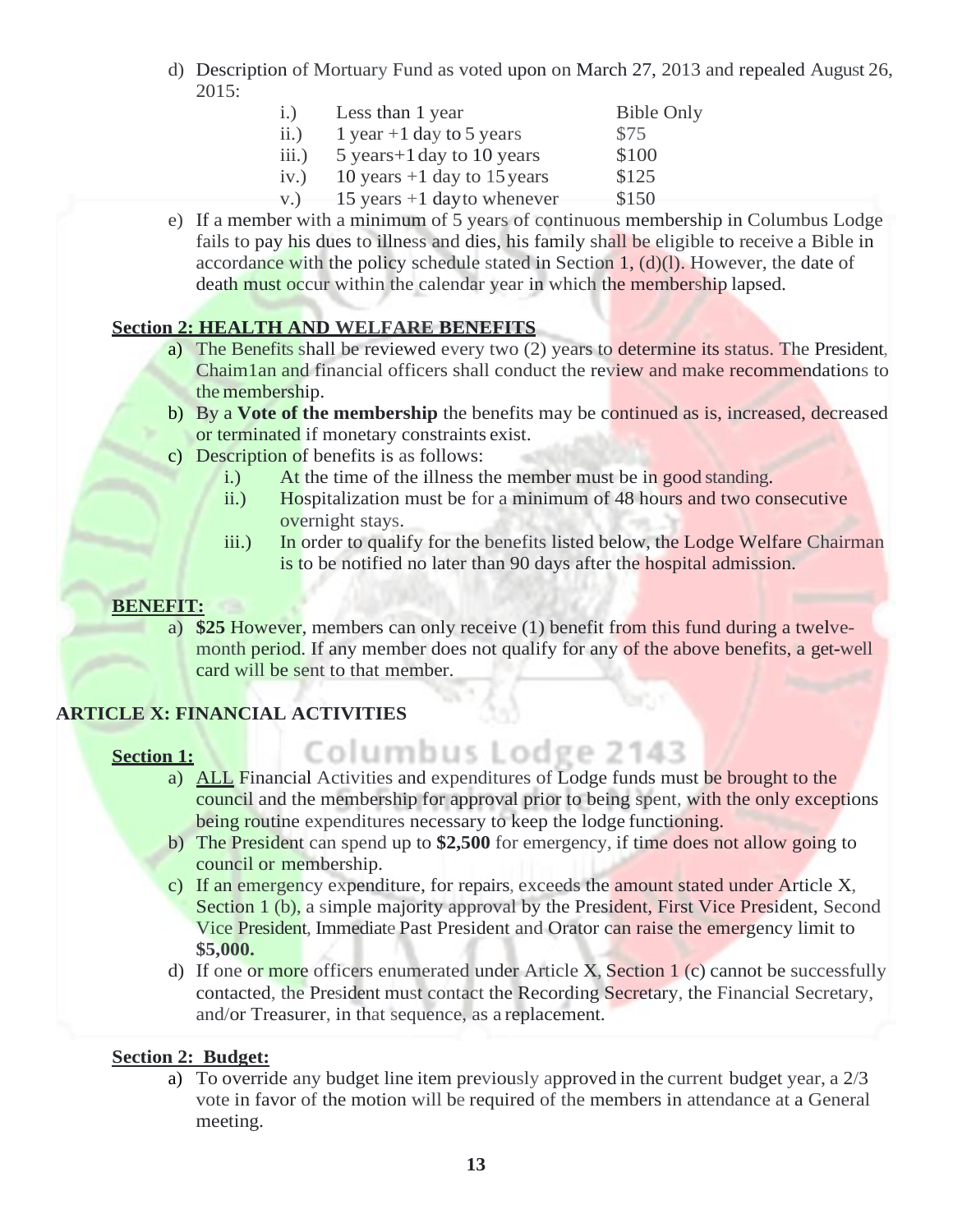## **Section 3: Participation in Financed Lodge Sponsored Functions:**

- a) In order to participate in any Lodge sponsored function, the following conditions prevail:
	- i.) Up to a date specified by the Chairman, priority must be given to members over non-members
	- ii.) Under no circumstances will non-members be subsidized by the Lodge.

## **ACTICLE XI: CONFLICT OF INTEREST POLICY**

## **Section1: Conflict of Interest:**

a) The purpose of the conflict of interest policy is to protect the Columbus Lodge's interest when it is contemplating entering into a transaction or arrangement that might benefit the private interest of any officers of the Columbus Lodge or might result in a possible excess benefit transaction. This policy is intended to supplement but not replace any applicable state and federal laws governing conflict of interest applicable to nonprofit and charitable organizations.

## **Section 2: Interested Person:**

a) Any Elective Officer, as defined in Article V of the Columbus Lodge House Rules, who has directly or indirect financial interest, as defined below, is an interested person.

## **Section 3: Financial Interest:**

- a) A person has a financial interest if the person has, directly or indirectly, through business, investment or family:
	- i.) An ownership or investment interest in any entity with which the Organization has a transaction or arrangement,
	- ii.) A compensation arrangement with the organization or with any entity or individual with which the Organization has a transaction or arrangement, or
	- iii.) A potential ownership or investment in or compensation arrangement with, any entity or individual with which the Organization is negotiating a transaction or arrangement.
- b) Compensation includes direct or indirect remuneration as well as gifts or favors that are not insubstantial.
- c) A financial interest is not necessarily a conflict of interest. Under section 12 (4) a person who has a financial interest may have a conflict of interest only if the appropriate Columbus Lodge elective officers decides that a conflict of interest exists must disclose the existence of the financial interest.

### **Section 4: Duty to Disclose:**

a) In connection with any actual or possible conflict of interest, an interested person must disclose the existence of the financial interest and be given the opportunity to disclose all material facts to the Columbus Lodge elective officers the proposed transaction or arrangement.

## **Section 5: Determining Whether a Conflict of Interest Exists:**

a) After disclosure of the financial interest and all material facts, and after any discussion with the interested person, he shall leave the Columbus Lodge elective officers while the determination of a conflict of interest is discussed and voted upon. The remaining elective officers shall decide if a conflict of interest exists.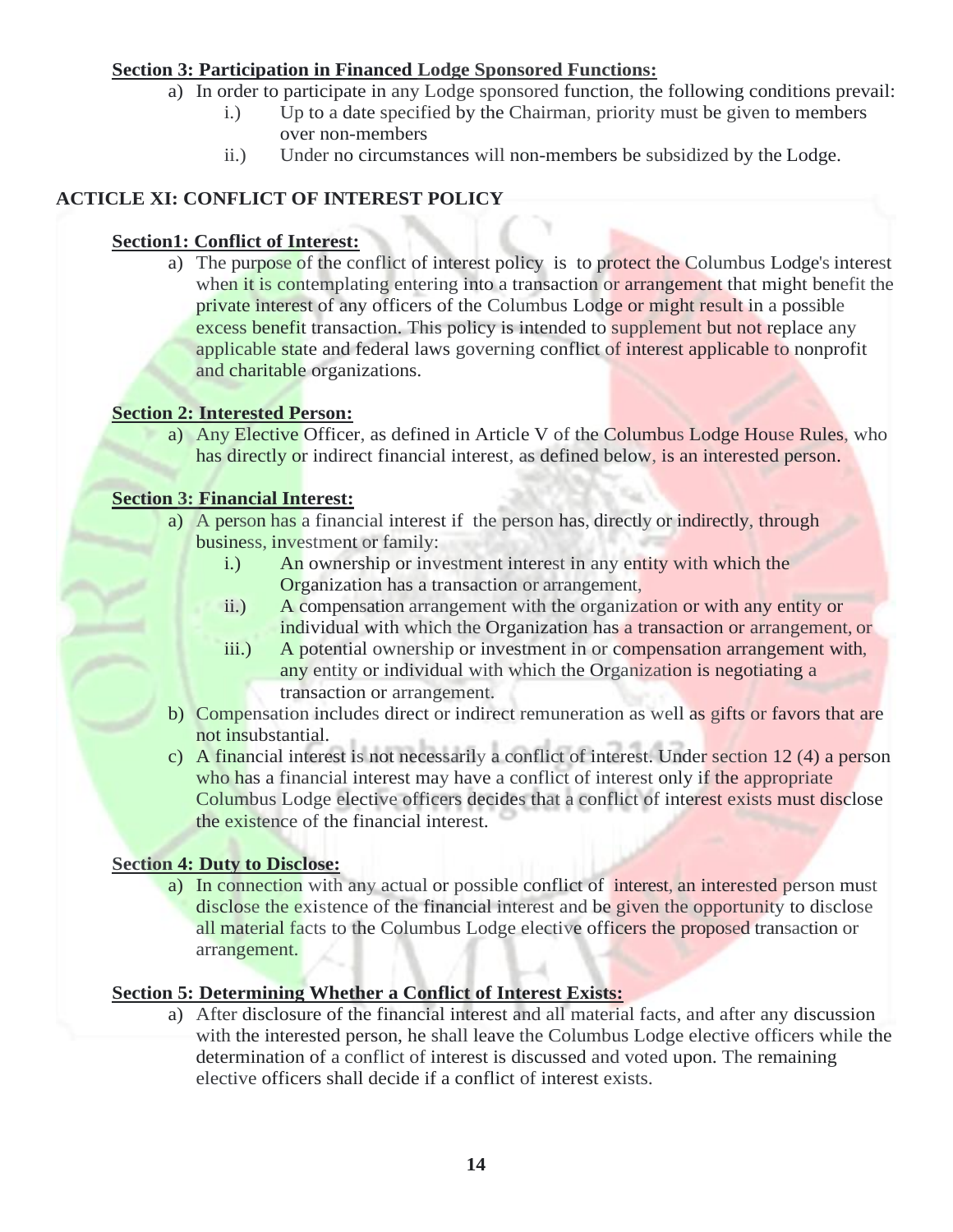## **Section 6: Procedures for Addressing the Conflict of Interest:**

*Policy as voted upon on Feb 1, 2007:*

- a) An interested person (who is not an officer) may make a presentation at the officers' meeting, but after the presentation, he shall leave the meeting during the discussion of, and the vote on, the transaction or arrangement involving the possible conflict of interest.
- b) After exercising due diligence, the elected officers shall determine whether the lodge can obtain with reasonable efforts a more advantageous transaction or arrangement from a person or entity that would not give rise to a conflict of interest.
- c) If a more advantageous transaction or arrangement is not reasonably possible under circumstances not producing a conflict of interest, the officers shall determine by a majority vote of the disinterested officers whether the transaction or arrangement is in the organization's best interest, for its own benefit, and whether it is fair and reasonable. In conformity with the above determination it shall make its decision as to whether to enter thetransaction or arrangement.

## **Section 7: Violation of the Conflict of Interest Policy:**

- a) If the officers have reasonable cause to believe a member has failed to disclose actual or possible conflicts of interest, it shall inform the member of the basis for such belief and afford the member an opportunity to explain alleged failure to disclose.
- b) If after hearing the member' s response and after making further investigation as warranted by the circumstances, the officers determine the member has failed to disclose an actual conflict of interest, it shall take appropriate disciplinary and corrective action.

## **Section 8: Recording of Proceedings:**

a) The minutes of the officers' meeting shall contain the names of the persons who disclosed or otherwise were found to have a financial interest in connection with an actual or possible conflict of interest, the nature of the financial interest, any action taken to determine whether a conflict of interest was present, and the officers decision as to whether a conflict of interest in fact existed. Also, the names of the persons who were present for discussions and votes relating to the transaction or arrangement, the content of the discussion, including any alternatives to the proposed transaction or arrangement, and a record of any vote taken in connection with the proceedings.

## **ACTICLE XII: BUILDING ACTIVITIES**

## **Section 1: General Procedures:**

### *This section was approved by the membership effective 3-27-2013:*

- a) All work to be done on the building or any Columbus Lodge Property must include plans and an exact scope of work. Plans must be submitted to the officers and membership for approval for being submitted for bids.
- b) Biding will also be announced at meetings inviting members to seek bids. Bids will be sealed and sent to the attention of the committees and addressed to Columbus Lodge ONLY. Upon receipt, the bids will be put into the safe and opened at the appropriate time by the committee, the Chair officers, Principal Trustee, and one other trustee. Bids accepted by the committee must then be submitted to the officers and members for approval.

## *As approved on 9/25/19: This article will be repealed from the fraternal lodge (Columbus Lodge #2143) House Rules upon the notification of the entire membership, a vote by the membership, and approval of "House Lodge By-Laws" containing similar language.*